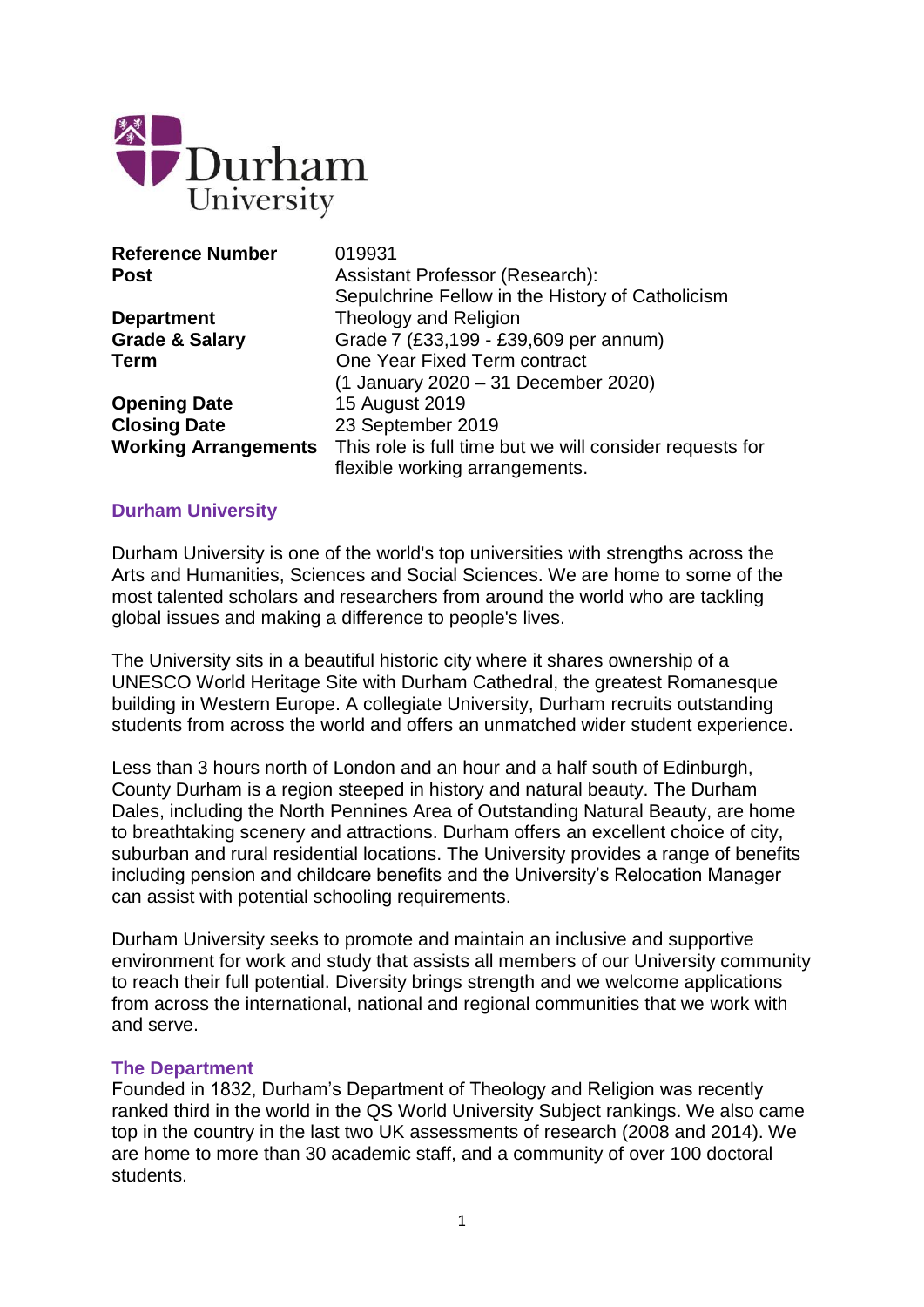Teaching and research within the Department is focused on three key areas: Biblical studies, Christian Theology, and the Study of Religion.

**Biblical studies** covers the New Testament, the Old Testament / Hebrew Bible and ancient Judaism, and includes both close engagement with the biblical texts and broader considerations of their historical, cultural and theological contexts and interpretation. We are one of the few universities to offer the full range of biblical and ancient languages (Greek, Hebrew, Aramaic, Syriac, and Middle Egyptian).

**Christian theology** covers ethical, philosophical and systematic theology, as well as historical theology and church history. We work within a range of Christian traditions – Catholic, Anglican and Eastern Orthodox Studies are particular strengths – but we aren't confined to any of them: our approach is to let each tradition be itself, but also to bring them all into dialogue.

**The study of religion** looks at the anthropological, and sociological aspects of religion in the analysis of mainstream traditions and alternative religious movements, and on the practical study of contemporary religion. Specialist staff interests include Mormonism; death, dying and disposal; shamanism; religion and emotion; religion/faith and globalization; contemporary and post-evangelicalism; religion and generational change; pilgrimage; sacred space; myth analysis; and South Asian Christianities.

The department enjoys many cross-departmental and interdisciplinary links around the University, including with the Institute for Middle Eastern and Islamic Studies and the Institute of Medieval and Early Modern Studies, as well as a strong, collaborative relationship with the theological institutions based in and around Durham (e.g. Cranmer Hall).

With its home in Abbey House, right next to Durham Cathedral, a UNESCO world Heritage site, it is a beautiful and immensely exciting place to study and to research in Theology and Religion.

The department is also home to a number of research centres, including the Centre for Catholic Studies [\(https://www.dur.ac.uk/theology.religion/ccs/\)](https://www.dur.ac.uk/theology.religion/ccs/). The CCS, established in October 2007, is a unique body: a major research and teaching centre explicitly focussed on the study of Catholic Theology and Catholic Studies more widely (including the empirical study of Catholicism, the history of Catholicism, and the cultural impact of Catholicism). One of the core research project areas for the CCS relates to the History of Catholicism, which is engaged with a number of partners across a range of projects, including the biennial Early Modern British and Irish Catholicism conference.

# **The Role**

The Department of Theology and Religion at Durham University, in partnership with the Canonesses of the Holy Sepulchre, invites applications for a 12-month Fellowship in the History of Catholicism (1640–present day).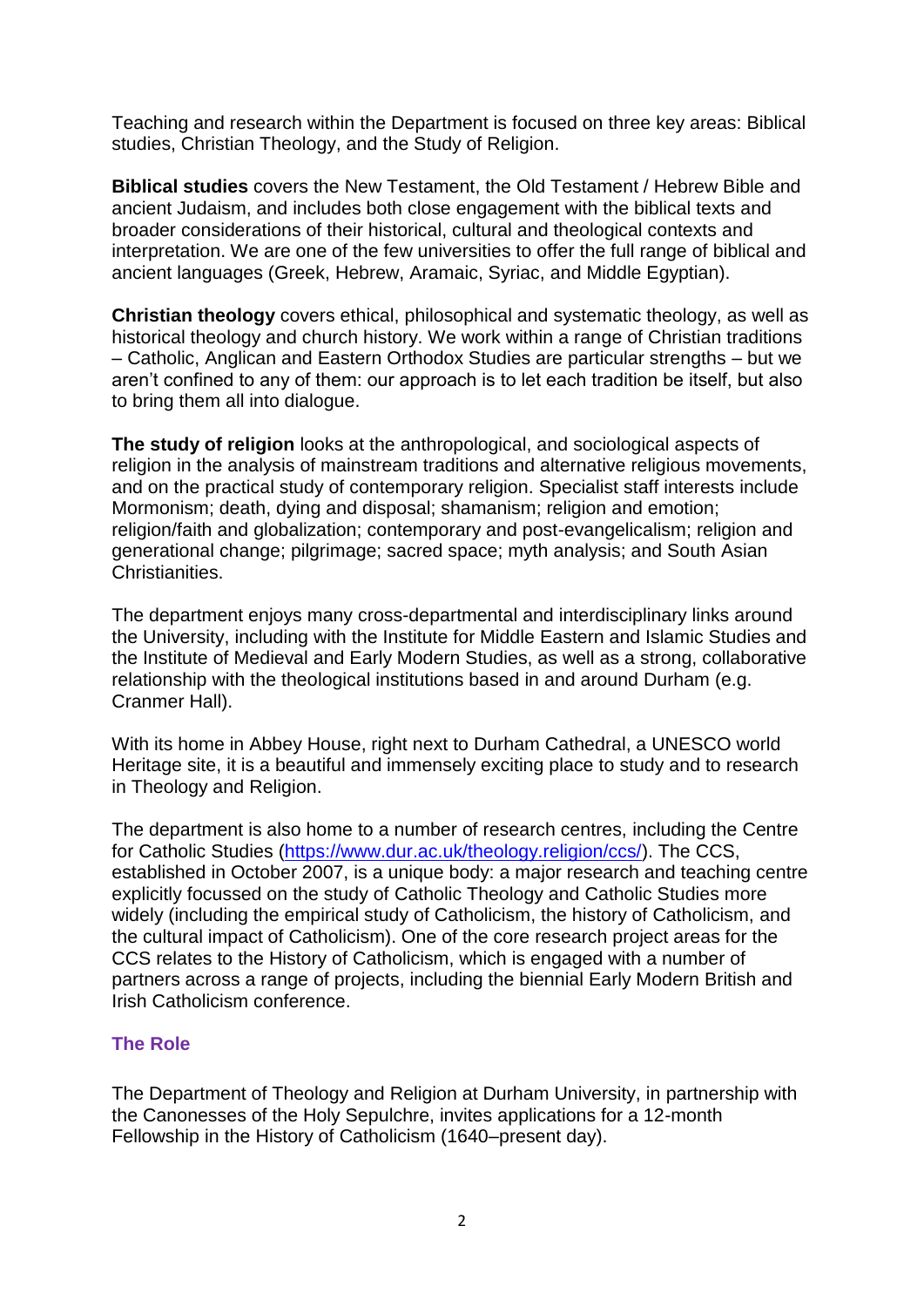This fixed-term Fellowship has been made possible by a contribution from the English Canonesses of the Holy Sepulchre. The English Community of this Order was founded in the mid-seventeenth century in Liège before coming to England and settling eventually at New Hall in Essex in 1799. The community's historic archive and library was last year deposited in the Special Collections of Durham University and is currently being catalogued. The successful candidate will have access to this largely unexplored archive and library dating back to the Community's foundation. The collection includes spiritual works and ceremonial instructions, financial and management records, as well as biographical writings and some correspondence, all of which cover the seventeenth and eighteenth centuries, as well as the modern era. Some items relating to the material culture of the Community in Liège also form part of the collection. The Fellowship has been created to facilitate research into any aspect of the Canonesses' archive and/or library, and is not set to a particular chronological period. For example, the successful candidate may choose to focus on the early modern exile period, or the modern period in England.

This is an opportunity for a first-rank researcher. Applications will be considered from candidates whose background lies across a range of disciplines. The Sepulchrine Fellow will conduct research with the aim of producing at least one scholarly output of the highest quality which can be submitted for publication by the end of the term of the Fellowship. The Fellow's research project may be in any field of Catholic history, culture or theology, but will be expected to draw on and engage creatively with the archival/library resources of the English Canonesses.

The appointee will be fully involved in Durham University's Centre for Catholic Studies (CCS), working in close collaboration with the other CCS staff members, associates, and postgraduate community. In addition to the primary research responsibilities of this post, the appointed postholder may be asked to take on the 0.1-0.2 FTE specific administrative role of Assistant Director of the CCS, with responsibility for key aspects of the internal life of the CCS in such ways as: leading on regular liaison with CCS postgraduate student members; organising the annual one-day Postgraduate and Early Career Catholic Theology and Catholic Studies Conference; coordinating and making a lead contribution to the work of the CCS Communications Working Group; leading on organising occasional visits of groups of students in response to requests (typically once, or twice, per year); and other such activities.

As part of the Department of Theology and Religion at Durham University, the appointee will be directly responsible to the Head of Department of Theology and Religion, but will work under the immediate direction of Dr James Kelly, who is PI for this project, and with Prof. Paul D. Murray, the CCS Dean-Director.

This post in considered to be independent.

## **The Requirements**

Applicants must demonstrate research excellence in some aspects of the history of Catholicism and spirituality, with the ability to fully engage in the services, citizenship and values of the University.

The University provides a working, research and teaching environment which is inclusive and welcoming and where everyone is treated fairly with dignity and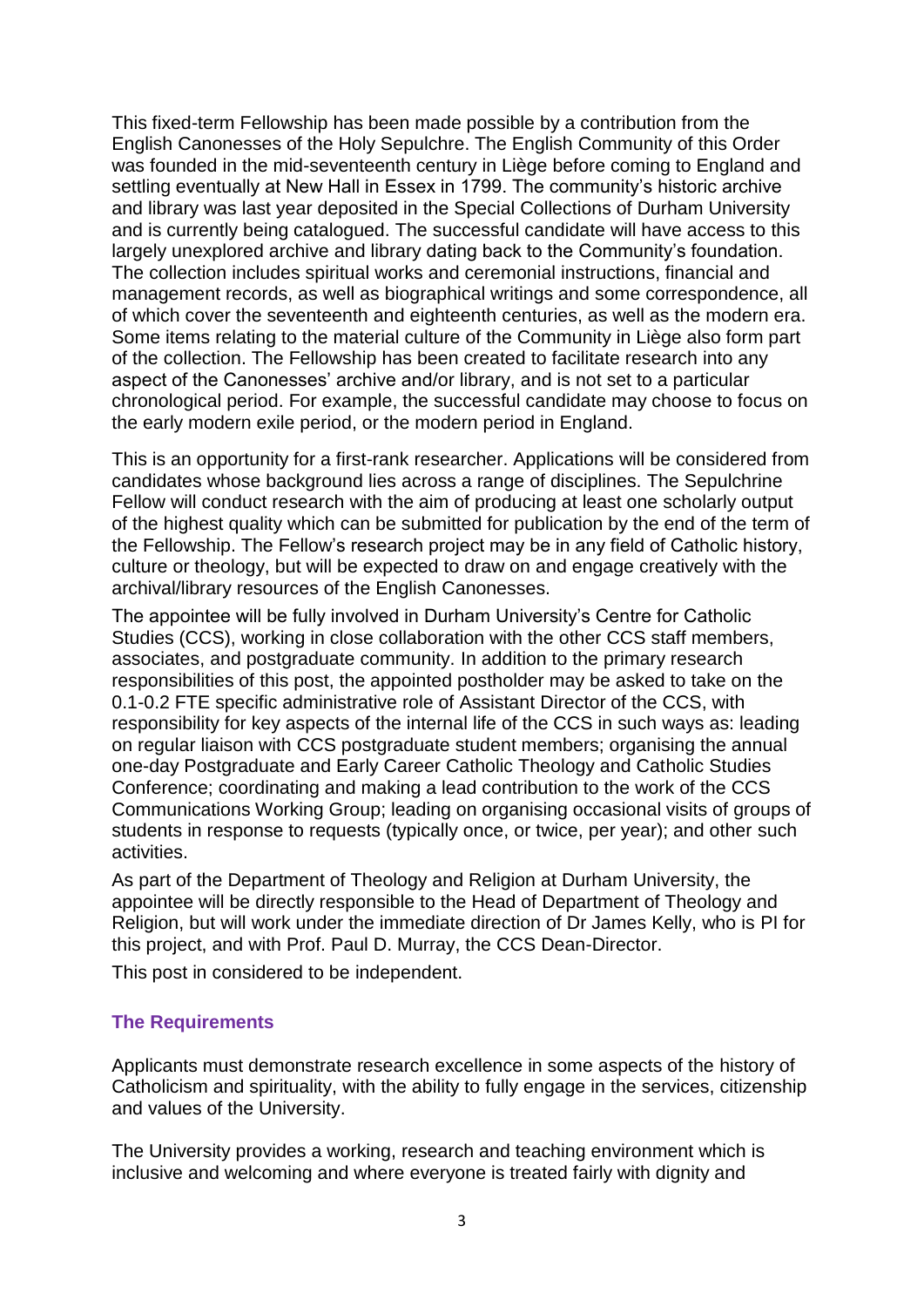respect. Candidates will be expected to demonstrate these key principles as part of the assessment process.

Candidates will have recently completed or be concluding their PhD and while they may have limited direct experience of the requirements for the post, they must outline their experience, skills and achievements to date which demonstrate that they meet or that they have the potential to achieve the essential criteria.

## Research

Candidates must have capacity for and be progressing towards the independent development of internationally excellent research that produces high-quality outcomes, including some work that is recognised as world class.

The essential research criteria for this post are:

| <b>Essential Research</b><br>Criteria | Grade 7                                              |
|---------------------------------------|------------------------------------------------------|
| 1. Qualifications                     | A good first degree and a PhD in an appropriate      |
|                                       | subject (which may be completed or under             |
|                                       | examination)                                         |
| 2. Outputs                            | Evidence of high quality outputs, some of which have |
|                                       | the potential to be (or are) world class             |
| 3. Personal                           | A personal research plan which supports and          |
| <b>Research Plan</b>                  | enhances the department's research strategy. This    |
|                                       | will be evidenced in an application mainly by the    |
|                                       | requested synopsis of the research project to be     |
|                                       | pursued while holding the fellowship (see below).    |

The desirable research criteria for this post (for which candidates should provide evidence of some if not all criteria) are:

| <b>Desirable Research</b><br>Criteria | Grade 7                                             |
|---------------------------------------|-----------------------------------------------------|
| A. Income                             | Experience, skills and/or achievements that         |
| generation                            | demonstrate (experience of or) the potential to     |
|                                       | develop successful research project proposals       |
| <b>B.</b> Research                    | Experience, skills and/or achievements that         |
| Leadership                            | demonstrate (experience of or) the potential to     |
| Candidates may                        | contribute to the leadership of research groups and |
| choose to include                     | the mentoring of early career researchers           |
| information about                     |                                                     |
| research group                        |                                                     |
| leadership,                           |                                                     |
| mentoring of                          |                                                     |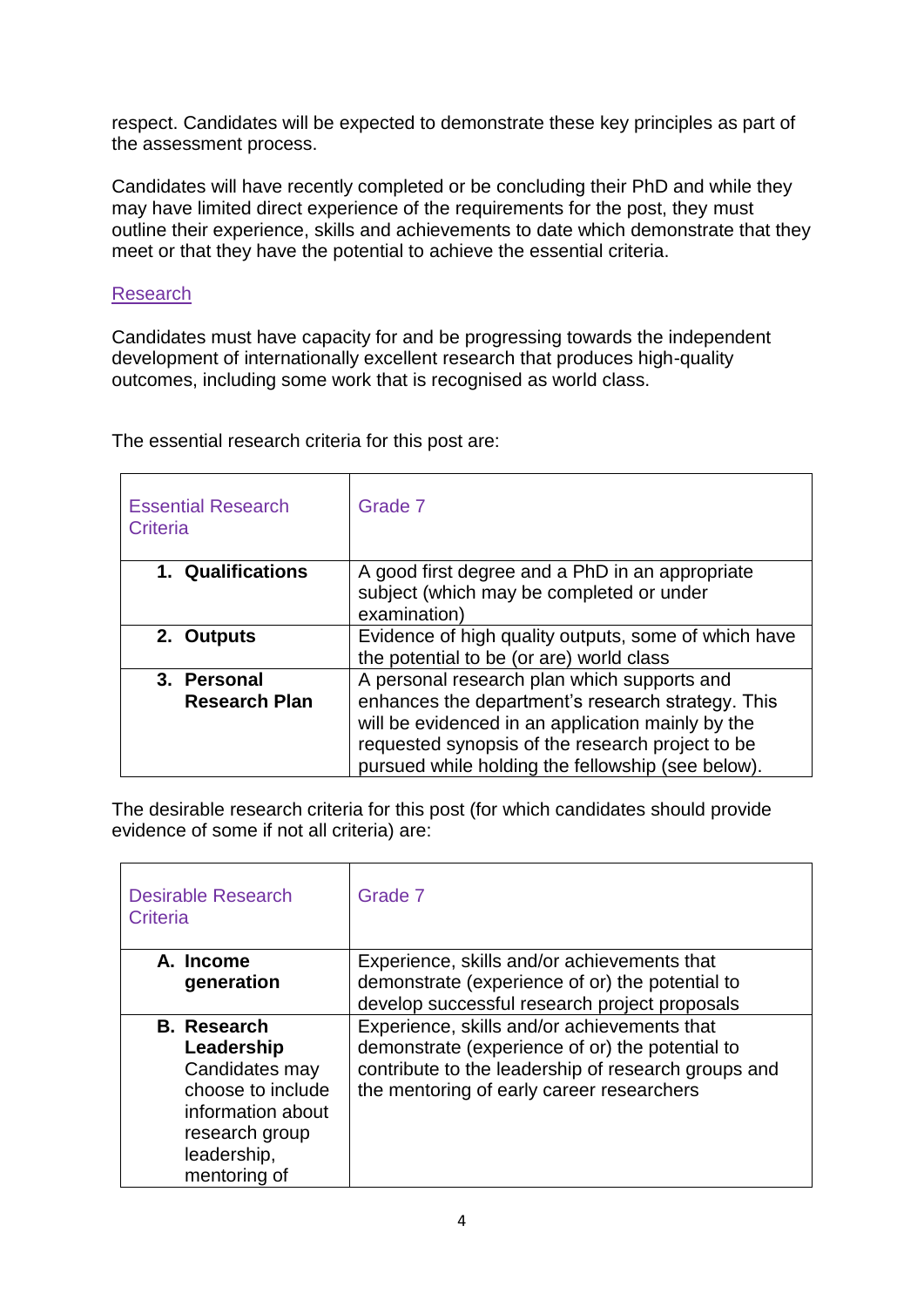| research<br>colleagues,<br>invitations to and<br>engagement with<br>external events,<br>and/or<br>involvement with<br>international<br>networks or<br>projects. |                                                                                                                                                    |
|-----------------------------------------------------------------------------------------------------------------------------------------------------------------|----------------------------------------------------------------------------------------------------------------------------------------------------|
| C. Research impact                                                                                                                                              | Experiences, skills and/or achievements that<br>demonstrate (experience of or) the potential to<br>evidence research impact beyond the institution |

Services, Citizenship and Values

This post is focused on research but candidates may be required to actively engage in the administrative requirements of the Department, notably related to their research, and/or the research and research environment of the department.

Candidates must positively contribute to fostering a collegial environment; as well as demonstrating their commitment to equality diversity and inclusion.

The essential services, citizenship and values criteria for this role are:

| <b>Essential Services,</b><br><b>Citizenship and Values</b><br>Criteria                                                                                                                                                                                                                                                                 | Grade 7                                                                                                                                                                                                                                                                                      |
|-----------------------------------------------------------------------------------------------------------------------------------------------------------------------------------------------------------------------------------------------------------------------------------------------------------------------------------------|----------------------------------------------------------------------------------------------------------------------------------------------------------------------------------------------------------------------------------------------------------------------------------------------|
| 1. Collegial<br><b>Contribution</b><br>Candidates may<br>choose to<br>evidence<br>departmental or<br>university<br>committee roles,<br>mentoring activity,<br>engagement with<br>widening<br>participation and<br>membership,<br>involvement with<br>equality and<br>diversity initiatives<br>or engagement<br>with external<br>bodies. | Experience, skills and/or achievements that<br>demonstrate (experience of or) the potential to<br>participate in the collegial/administrative activities of<br>an academic department notably related to their<br>research and/or the research and research<br>environment of the department |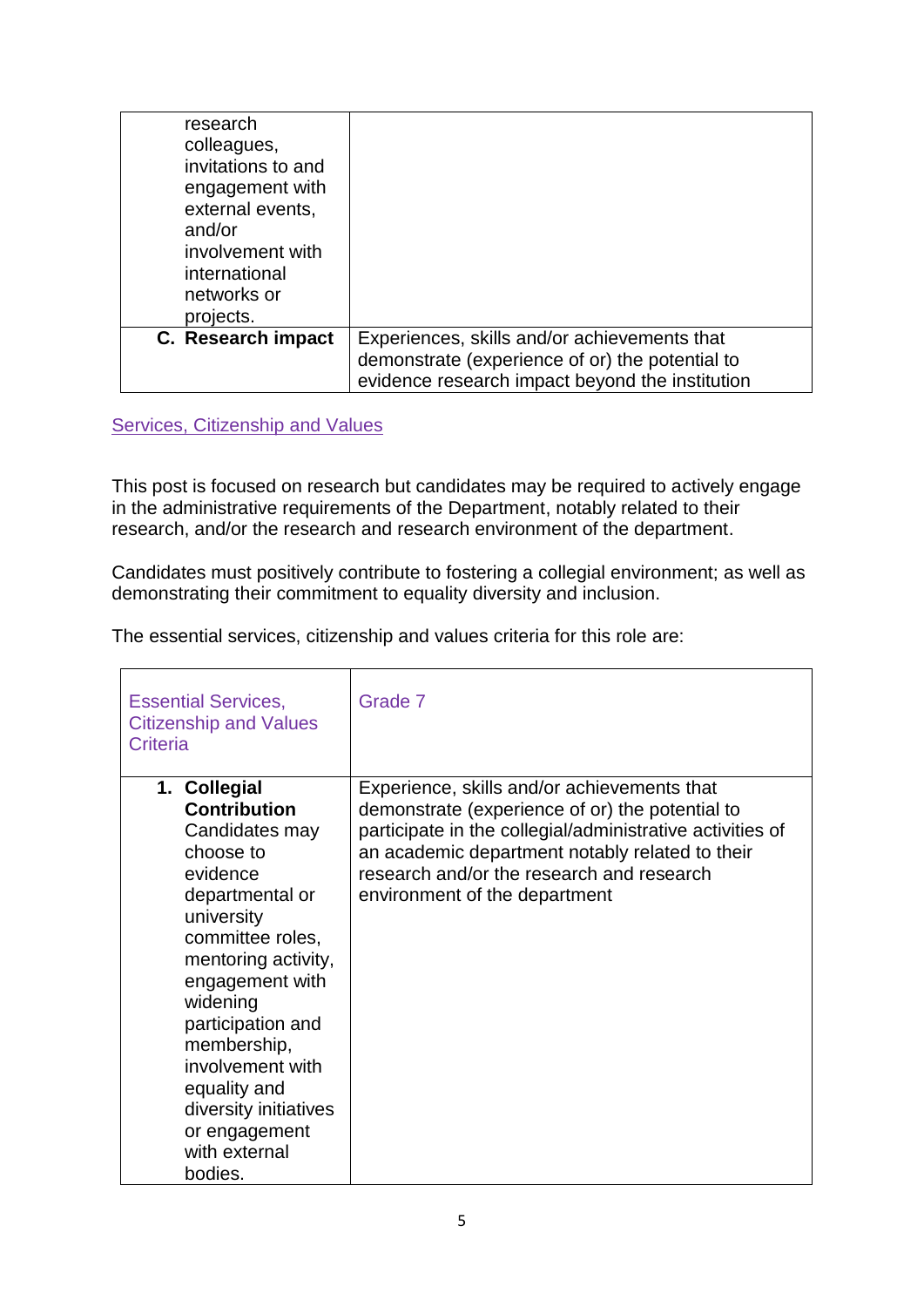| 2. Communication | Candidates must have excellent oral and written        |
|------------------|--------------------------------------------------------|
|                  | communication skills with the ability to engage with a |
|                  | range of students and colleagues across a variety of   |
|                  | forums                                                 |

The desirable services, citizenship and values criteria for this role are:

| <b>Desirable Services,</b><br><b>Citizenship and Values</b><br>Criteria | Grade 7                                                                                                                                                                                                                                                                                         |
|-------------------------------------------------------------------------|-------------------------------------------------------------------------------------------------------------------------------------------------------------------------------------------------------------------------------------------------------------------------------------------------|
| D. Leadership                                                           | Experience, skills and/or achievements that<br>demonstrate (experience of or) the potential to<br>engage in the administrative functioning of the<br>candidate's academic department and/or discipline<br>including any leadership or other responsibilities in an<br>academic/research context |

## **How to Apply**

For informal enquiries please contact Dr James Kelly [\(james.kelly3@durham.ac.uk\)](mailto:james.kelly3@durham.ac.uk).

All enquiries will be treated in the strictest confidence.

We prefer to receive applications online via the Durham University Vacancies Site. <https://www.dur.ac.uk/jobs/>

Applications are particularly welcome from women and black and minority ethnic candidates, who are under-represented in academic posts in the University.

#### What to Submit

All applicants are asked to submit:

- A CV and covering letter which details your experience, strengths and potential in the requirements set out above;
- A 1000–1500-word proposal for a one-year research project focussed on the archive and/or library of the Canonesses of the Holy Sepulchre.

## Referees

You should provide details of 3 academic/research referees and the details of your current line manager so that we may seek an employment reference (if they are not listed as an academic referee). Please note:

 We shall seek the academic/research references during the application process. Academic/research referees should not (if possible) include your PhD supervisor(s) and a majority should be from a University other than your own. We would ask that you alert your academic/research referees to this